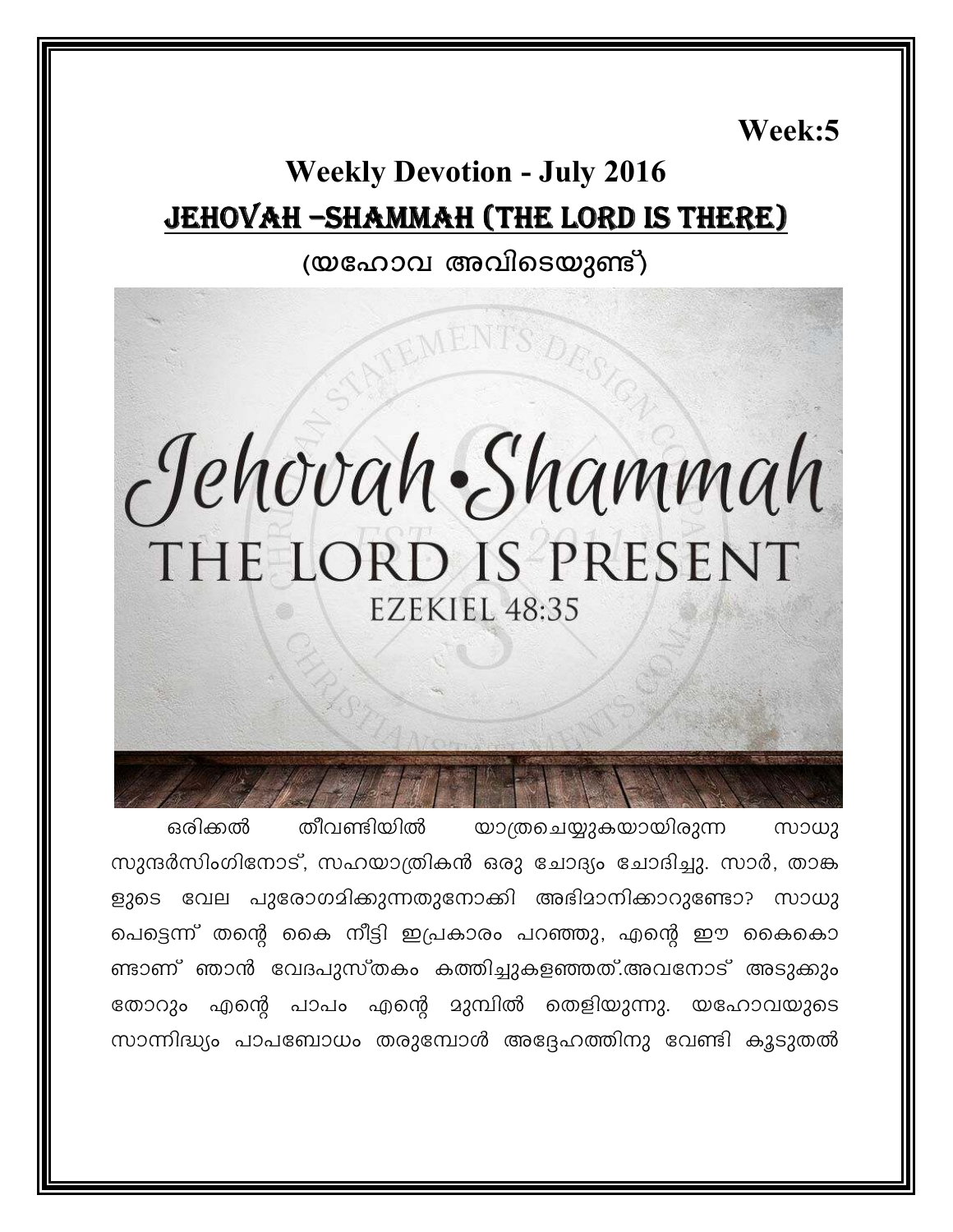പ്രവർത്തിഷാൻ എനിക്ക് ശക്തി ലഭിക്കുന്നു. അവന്റെ സാന്നിദ്ധ്യത്തിന്റെ മഹത്വമാണ് അത്.

യഹോവയുടെ സാന്നിദ്ധ്യം ഉള്ള സ്ഥലങ്ങൾ

#### (1) ആലയത്തിൽ യഹോവ വസിക്കുന്നു  $(1)$

വഞ്ചിച്ച് പിതാവിൽ നിന്നും വാങ്ങിയ അനുഗ്രഹം മാത്രം കൈമുത ലായി, സകലതും വിട്ട് പുറപ്പെട്ട യാക്കോബ് ഹാരാനിൽ എത്തിയപ്പോൾ സൂര്യനസ്തമിച്ചതിനാൽ നിദ്രയിലാണ്ടു. കല്ല് തലയിണ ആക്കിയവൻ ഒരു സ്വപ്നം കണ്ടതാണ് യഹോവ അവിടെ ഉണ്ടെന്ന് പറയുവാൻ കാരണം. (ഉല്പ:28:16-17).യഹോവ വസിക്കുന്ന സ്ഥലമാണ് ആലയം. അതേ--- അത് സ്വർഗ്ഗത്തിന്റെ വാതിൽ ആണ്. യഹോവയുടെ സാന്നിദ്ധ്യമുള്ള സ്ഥലം ഭയങ്കരം എന്ന് പറയുമ്പോൾ തന്നെ യാക്കോബ് പറയുന്നു എ(ത "ഞാനോ അതറിഞ്ഞില്ല" എന്റെയും നിങ്ങളുടെയും പാപമാണ് അതിന് കാരണമായതെങ്കിൽ യാക്കോബിനെ ശ്രദ്ധിച്ചാൽ മതി. കല്ല് തലയിണ ആക്കിയപ്പോഴാണ് ദൈവസാന്നിദ്ധ്യം അവൻ അറിഞ്ഞത്. അതുപോലെ നിന്റെ തലയിണ, നിന്റെ കണ്ണീരിനാൽ കല്ലാക്കി പാപബോധം വരുത്തു മ്പോൾ യഹോവയുടെ സാന്നിദ്ധ്യം അറിയും. 'യഹോവ ഇവിടെയുണ്ട്' എന്ന് നമുക്കും പറയുവാൻ കഴിയും. നമ്മുടെ അടുത്ത് ആ സാന്നിദ്ധ്യം നാം അറിയും, നമ്മുടെ ഉള്ളിൽ അറിയും. പാപബോധം വന്നവൻ എല്ലാ ത്തിലും ദശാംശം നൽകുവാനും തീരുമാനിച്ചു.യഹോവ എവിടെയുണ്ടോ അതാണ് ആലയം അഥവാ അവൻ വസിക്കുന്ന സ്ഥലം. ഇന്ന് ആലയ മെന്ന് പറഞ്ഞ് വേർതിരിക്കുന്ന സ്ഥലങ്ങളുണ്ട്., പക്ഷേ ദൈവം അവിടെയി 믮.

#### (2) സ്തുതികളിൽ വസിക്കുന്നവൻ

ആലയം പണിതുയർത്തിയാൽ പോര, അവിടെ നിന്നും താഴ്മയുള്ളവന്റെ സ്തുതി ഉയരണം, ''……. താഴ്മയുള്ളവരുടെ മനസ്സിനും, മനസ്താപമുള്ള വരുടെ ഹൃദയത്തിനും ചൈതന്യം വരുത്തുവാൻ, മനസ്താപവും , മനോ വിനയവുമുള്ളവരുടെ കൂടെയും വസിക്കുന്ന " ഉന്നതനും പരിശുദ്ധനു മായ ഞാൻ എന്ന് യഹോവ പറയുന്നു (യെശ:57:15)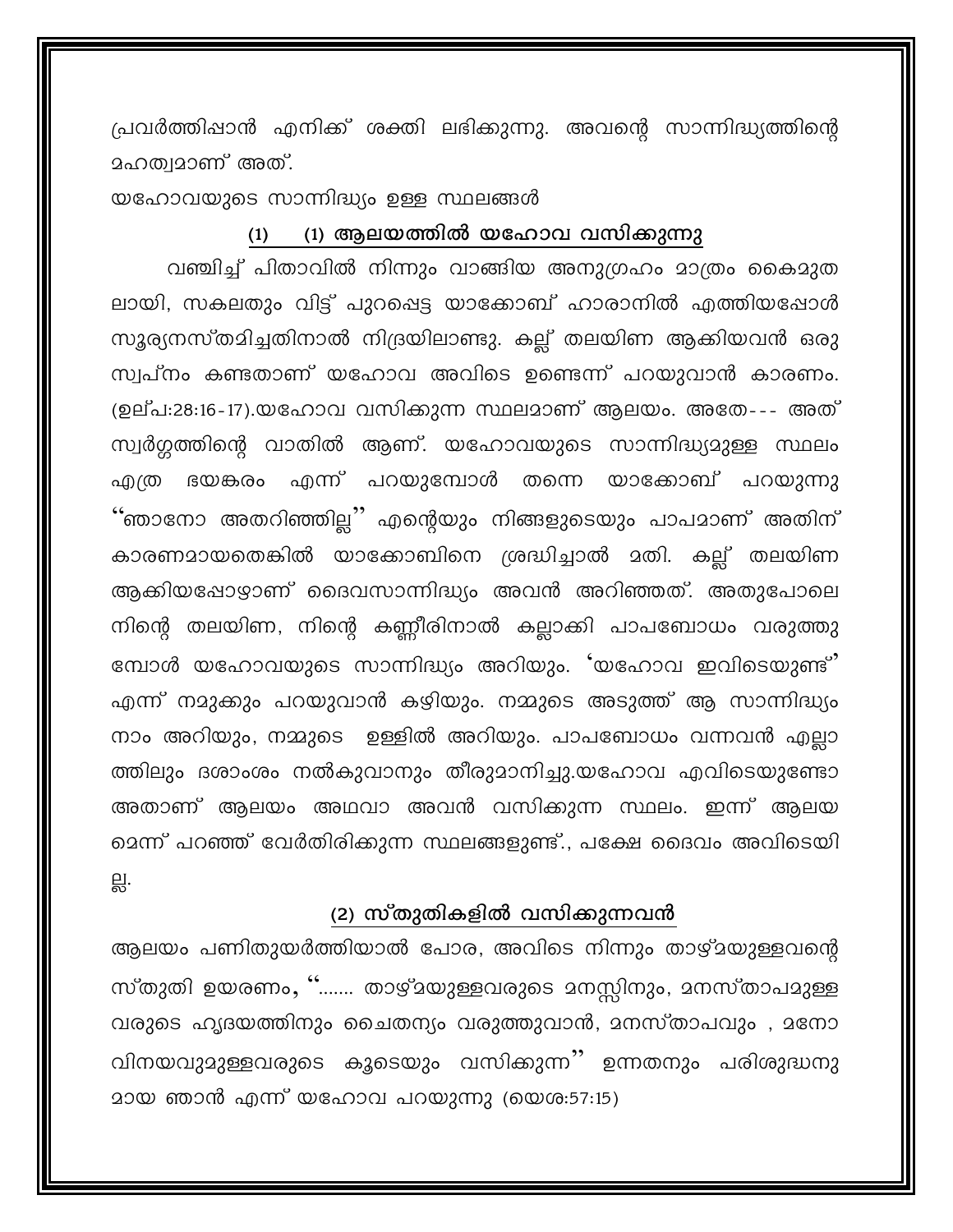ശലോമോൻ പണിത അതിമനോഹരമായ ദേവാലയത്തിൽ കൂറുക ളുടെ ക്രമപ്രകാരമല്ലാതെ തങ്ങളെ തന്നെ ശുദ്ധീകരിച്ച പുരോഹിതന്മാർ ചണവസ്ത്രം ധരിച്ച് കൈത്താളം, കിന്നരം, വാദിത്രം ഇവയോട് കൂടെ യഹോവയെ പാടി സ്തുതിച്ചു. അഷോൾ യഹോവയുടെ തേജസ്സ് ആല യത്തിൽ നിറഞ്ഞു. (2ദിന:5:14-15)പുരോഹിതന്മാർക്ക് ശുശ്രൂഷ ചെയ്യു വാൻ നില്പാൻ കഴിയാത്ത വിധത്തിൽ ദൈവാലയത്തിൽ മേഘം നിറ ഞ്ഞു.എന്നാൽ (2ദിന:7:1-4) വരെയുള്ള വാക്യങ്ങളിൽ ആകാശത്തുനിന്ന് തീ ഇറങ്ങി ഹനനയാഗവും ഹോദയാഗവും ദഹിഷിച്ചപ്പോൾ ജനം അവൻ നല്ലവനല്ലോ, അവന്റെ ദയ എന്നേക്കുമുള്ളത് എന്ന് ചൊല്ലി ദൈവത്തെ സ്തുതിച്ചു എന്ന് കാണാം.

നാം സ്തുതി ഉയർത്തുന്നവരാണോ.ദൈവം യാഗത്തിൽ പ്രസാദിക്ക ണമെങ്കിൽ ഉച്ചത്തിൽ സ്തുതിച്ചേ മതിയാകുകയുള്ളൂ. താഴ്മയോടെ ദൈവസന്നിധിയിലെത്തി സ്തുതി ഉയർത്തുവാൻ ഒരുങ്ങുക.

#### (3) പ്രാർത്ഥിക്കുന്നവർക്ക് നൽകുന്ന സാന്നിദ്ധ്യം

(2 ദിന:20)ൽ വലിയൊരു ജനസമൂഹം കടലിനക്കരെ നിന്ന് യെഹോ രാഫാത്തിനും ജനത്തിനുംനേരെ വന്നു എന്നറിഞ്ഞ് അവർ ശത്രു നിമിത്തം ഭയപ്പെട്ടു. യെഹൂദ്യർ ഒക്കെയും അവരുടെ കുഞ്ഞുങ്ങളുടെയും ഭാര്യമാരുടെയും, മക്കളുടെയും കൂടെ യഹോവയെ അന്വേഷിഷാൻ ഒന്നി ച്ചുകൂടി പ്രാർത്ഥിച്ചു.ഉപവസിച്ച് പ്രാർത്ഥിച്ചവർ തങ്ങൾക്കു ശക്തിയില്ല എന്ന് സമ്മതിച്ചപ്പോൾ യഹോവ പതിയിരുഷുകാരെ അയച്ചു. പ്രാർത്ഥിച്ച വർക്ക് ജയം നൽകിയത് ദൈവീക സാന്നിദ്ധ്യമത്രെ. പ്രാർത്ഥിഷാനിരുന്ന വർ പാടിസ്തുതിക്കുകയും ചെയ്തു.

സ്വർഗ്ലാരോഹണം ചെയ്ത കർത്താവ് നൽകിയ നിർദ്ദേശം അനുസ രിച്ച് കുറവുകളെ നികത്തി ശിഷ്യൻമാർ ഒരുമിച്ച് മാളികമുറിയിൽ ഇരുന്ന് കൊടിയകാറ്റിന്റെ പ്രാർത്ഥിച്ചു (അഷോ:പ്രവ1:14),പെട്ടെന്ന് പോന്നു. മുഴക്കം അവർ കേട്ടു. അവർ പരിശുദ്ധാത്മാവ് നിറഞ്ഞവരായി ത്രിത്വ ത്തിൽ മൂന്നാമന്റെ സാന്നിദ്ധ്യം അവർ അനുഭവിച്ചതിനാൽ അന്യഭാഷ യിൽ സംസാരിഷാൻ തുടങ്ങി.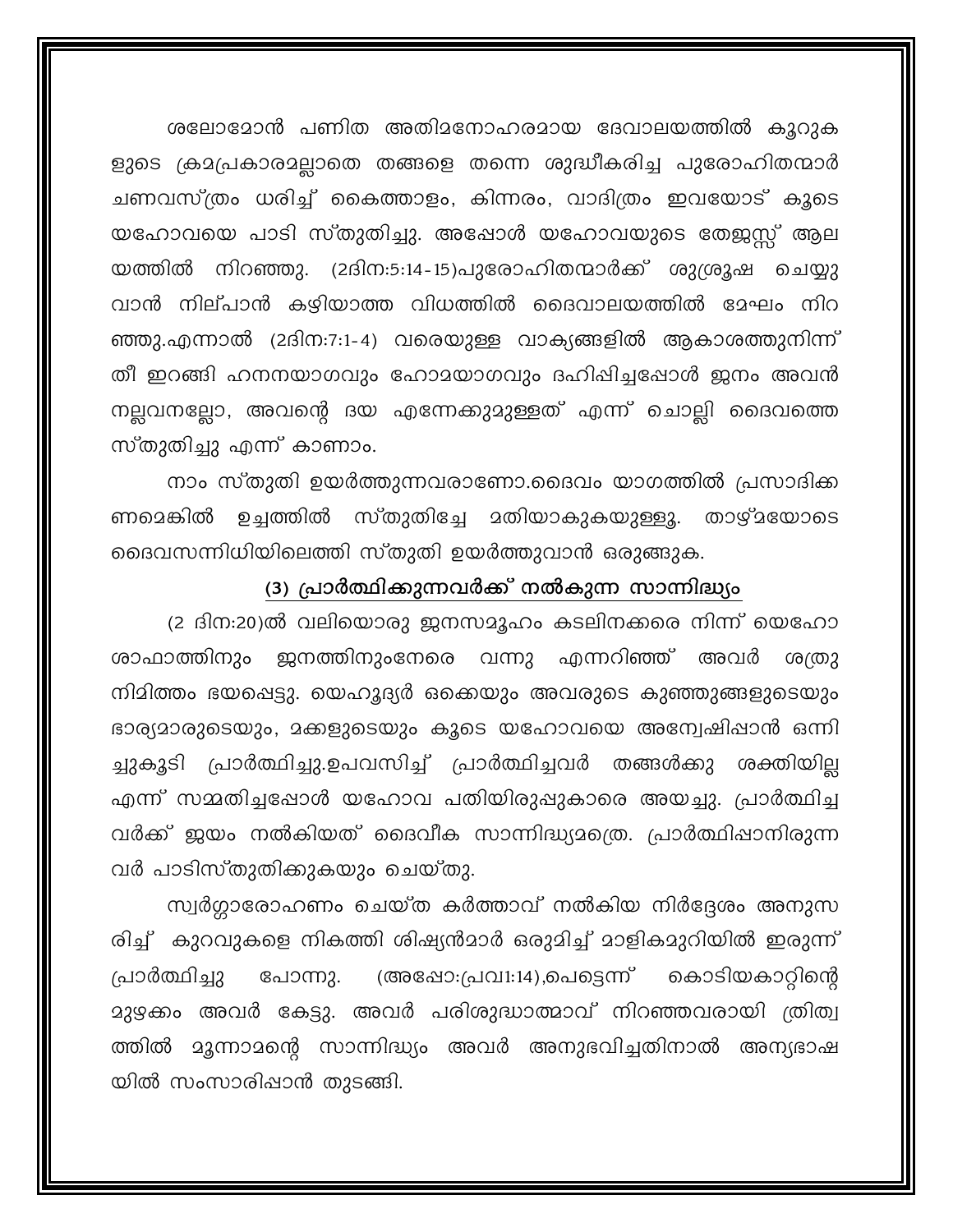#### (4) മനുഷ്യരോടൊഷം ദൈവത്തിന്റെ വാസം

ഭൗമീക യെറുശലേം എന്ന നഗരത്തിന്റെ പരിമാണവും അവിടുത്തെ ഗോപുരങ്ങളെഷറ്റിയും, വിവരിക്കുന്നതോടൊഷം ഒരു നാളിൽ ദൈവം തന്റെ ജനത്തോടൊഷം നിത്യമായി വസിക്കുമെന്ന വലിയ ഒരു വാഗ്ദത്തം കൂടെ നമുക്ക് ലഭിക്കുന്നതോടെയാണ് യെഹ:(48:35) അവസാനിക്കുന്നത്. അന്നുമുതൽ നഗരത്തിന്യഹോവശമ്മ(യഹോവ അവിടെ) എന്ന് പേരാ കും. 'Shamma' എന്ന വാക്ക് 'Sham' എന്ന എബ്രായ പദത്തിൽ നിന്നും ഉണ്ടായതാണ്, അർത്ഥം 'There' അവിടെ എന്നാണ്. യഹോവ എന്നിലു ണ്ട്, നിങ്ങളിലുമുണ്ട്.'JEHOVA SHAMMAH' എന്ന തന്റെ പേര് പഴയ നിയമ പ്രവാചകന്മാരെക്കൊണ്ട് ദൈവം അവസാനമായി വെളിപ്പെ ടുത്തുന്നതും ഇവിടെയാണ്.



സ്വർഗ്ഗീയ യെറുശലേമിൽ ദൈവത്തിന്റെ കൂടാരമുണ്ട്. വെളിപ്പാട് (21:3) ൽ പറയുന്നു. ഇതാ മനുഷ്യരോടുകൂടെ ദൈവത്തിന്റെ കൂടാരം, അവൻ അവരോടു കൂടെ വസിക്കും. അവർ അവന്റെ ജനമായിരിക്കും. താൻ അവരുടെ ദൈവമായി മൈവം അവരോടുകൂടെ ഇരിക്കും. (വെളി:21:3)

സമാഗമന കൂടാരത്തെക്കുറിച്ചുള്ള വ്യവസ്ഥകൾ കൊടുക്കുംമുമ്പു ജനത്തോടൊഷം വസിക്കുവാനുള്ള ആഗ്രഹം വ്യക്തമാക്കുന്ന തന്നെ മൈവത്തെ കാണാം. (പുറ:25:8) ഒരിക്കൽ യെറുശലേമിനുണ്ടായ സകല ഛത്വവും നഷ്ടമായതാണ്. എന്നാൽ ആയിരാമാണ്ടു വാഴ്ചയിൽ നഷ്ട മഹത്വം മടങ്ങി വരും.അന്ന് ദൈവം എന്നേക്കും നമ്മോടൊഷം മായ